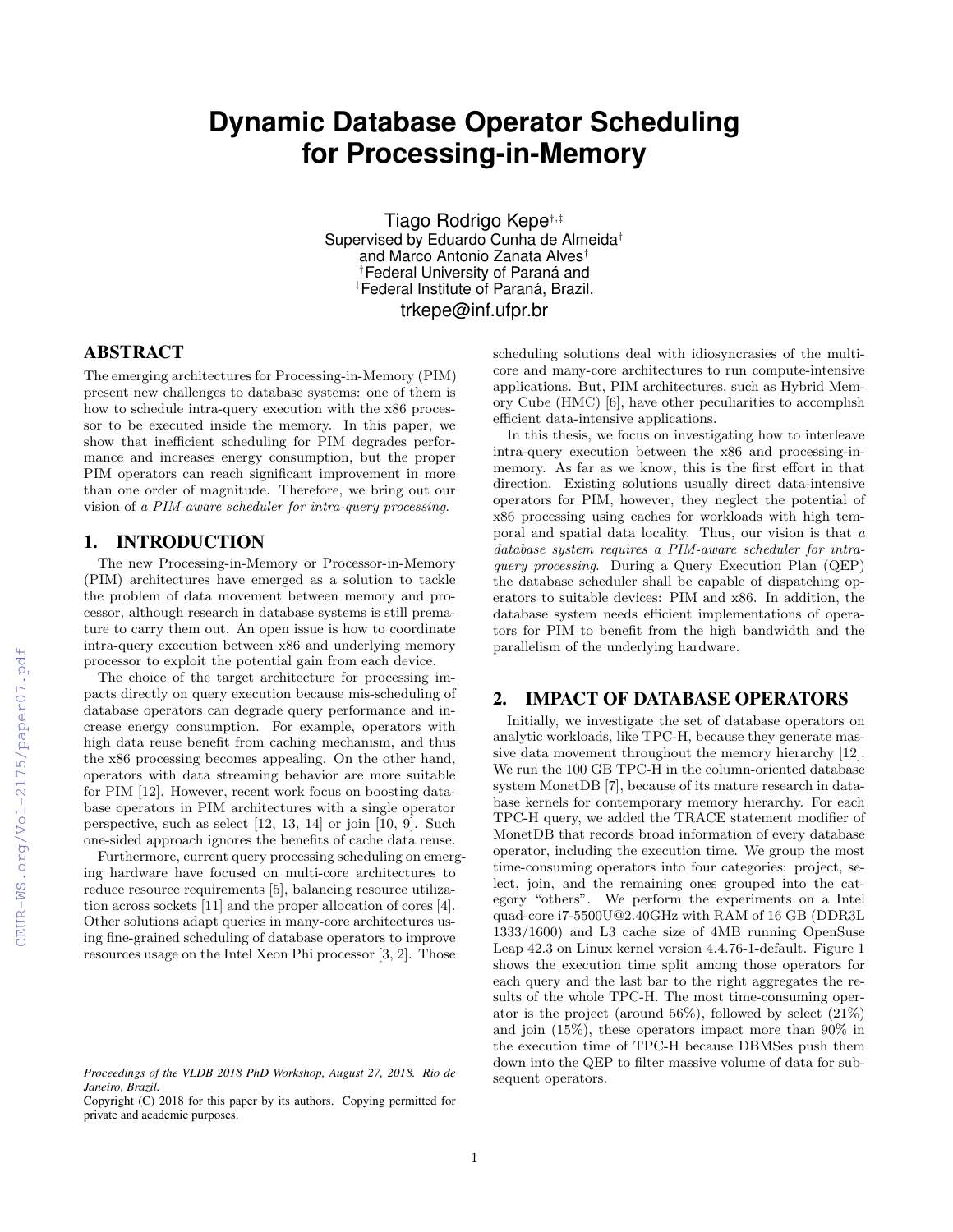

Figure 1: Top time-consuming database operators in MonetDB [7] running the 100 GB TPC-H benchmark.

# 3. DATABASE OPERATORS INSIDE HMC

In this section, we devise efficient implementations of such operators inside the HMC evaluating the execution time and energy consumption. We used the SiNUCA cycle-accurate in-house simulator [1] to evaluate the execution time with same parameters used by related work [13]. The energy estimations consider the DRAM values for HMC [8]. We evaluate those operators using the 1 G TPC-H because, in that instance, the input data sets fit into the cache, i.e., the best scenario for x86 processing. Based on this analyze is possible to profile the candidate operators for PIM or x86.

## 3.1 Project Operator

Surprisingly, TPC-H spends around 56% of the execution time and memory footprint with projections. In a further analysis, we investigate the TPC-H Query  $03<sup>1</sup>$  to scrutinize the reasons for our findings. Figure 2 presents a partial execution of the TPC-H Query 03 in a top-down view and shows the interaction among select-project-join operators. The operators select and join generate filters from input columns, such as an array of matching row-ids and bitmaps, and the project operator uses these filters to project other columns in the QEP. Therefore, the impressive impact of projections on TPC-H with MonetDB is because they take the burden to materialize intermediate and final results of other operators. As shown in the diagram of Figure 2, MonetDB performs projections through two primitives: algebra.projection and algebra.projectionpath. The first projects a column using as input a set of filtered row-ids (or bitmap) generated by either a select or join. The latter receives as input two sets of filtered row-ids (or bitmaps) from the select and join operators, and combining them to project a column.

We avail the projection operator in the HMC [6] to analyze the processing-in-memory performance. The HMC 2.0 is a 3D die-stacked device comprised of four or eight DRAM dies and one logic die. Internally, the HMC is organized as 32 independent vaults. With the support of HIPE [13], a PIM processor with predicated instructions under the HMC, we run HIPE-Projection in the flagged projections of Figure 2. Figure 3 depicts both projection primitives in C and assembly-like codes (HIPE-Projection).

Both primitives traverse bitmap vector(s) to filter a projection column. Inside the HMC, HIPE-Projection performs one load of 256-bytes of the input bitmap(s) and, in case of



Figure 2: Top-down diagram of a partial execution of the TPC-H Query 03.



Figure 3: C and HIPE-Projection codes for the two projection primitives.

matched entries, it executes up to 32 parallel loads of 256 bytes of the projection column and stores the values into the result vector. Those HIPE-load and HIPE-store instructions are on-chip memory operations, i.e., the load gets data from DRAM dies to HIPE registers within the HMC, while the store does the inverse. Therefore, the HIPE-Projection benefits from the low on-chip memory latency and it uses the maximum degree of parallelism of the HMC vaults.

Figure 4 shows that HIPE-Projection reduced the execution time by more than one order of magnitude with the

<sup>&</sup>lt;sup>1</sup>We chose Query 03 as it gathers the operators that we are interested in: project, select, join and group-by/aggregation.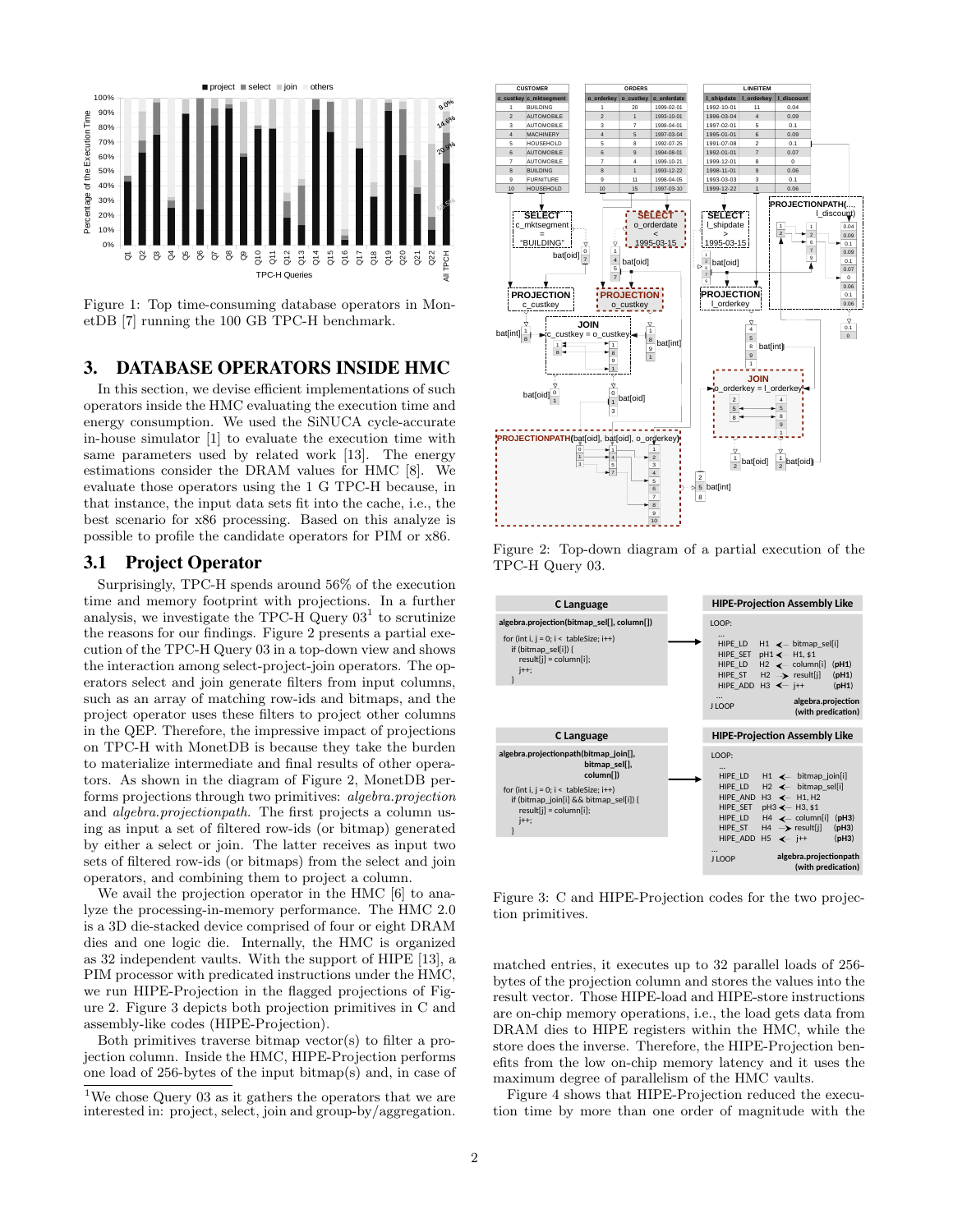

(b) Projectionpath: execution time and energy consumption.

Figure 4: Evaluating of execution time and energy consumption of the HIPE-Projection varying loop unrolling depth in the column-at-a-time engine.

loop unrolling technique of 32x against the best case of the  $x86$  processor with the unroll depth of  $8x^2$ . The energy consumption of the total DRAM accesses normalized by the x86 execution with unroll depth of 1x is present on figure 4. We observe that the HIPE-Projection reduces the energy consumption around 55% and 20% on average for both projection primitives, respectively. Those results are due to the streaming behavior of projections that causes low data reuse and less amount of off-chip data transfers during the copy of data (materialization). Hence, the results endorse the feasibility of the projection operator for PIM.

#### 3.2 Select Operator

Considering that select scan is the second most timeconsuming operator (see Figure 1) responsible for almost 21% of the TPC-H execution time. Traditionally it moves data around the memory hierarchy up to the processor to validate filter conditions on database columns. Similar to the projection operator, we avail the select inside HMC with the implementation of the HIPE-Selection, as depicted in Figure 5. HIPE-Selection traverses a database column testing each value against a constant, which causes compulsory loads of 32x 256-bytes of the select column and, in case of matched entries, it executes parallel stores in the result bitmap vector. These memory accesses are on-chip operations. Therefore, HIPE-Selection reaches the maximum degree of parallelism of the HMC and also exploits the low on-chip memory latency.



Figure 5: C and HIPE-Selection codes for select operator.



Figure 6: Evaluating of execution time and energy consumption of the HIPE-Selection varying loop unrolling depth in the column-at-a-time engine.

We run HIPE-Selection in the flagged selection of Figure 2 for performance and energy consumption analysis. Figure 6a shows that HIPE-Selection unrolled 32x reduces the execution time by 76x compared to the best x86 scenario with the unroll depth of 8x. Figure 6b brings the total DRAM energy consumption normalized by the x86 execution with unroll depth of 8x. HIPE-Selection reduces the energy consumption by around 98% of any unroll version. In HIPE-Selection most data transfers take place on-chip, but the selection in the x86 causes off-chip data transfers for the entire column and the result vector (i.e., data movement throughout the cache memory hierarchy). These results corroborate for the feasibility of the select operator for PIM.

## 3.3 Join Operator

The join operator has been studied for years, with different algorithms to exploit the potential of the x86 processor. Most of the algorithms belong to the classes of hash join and sort-merge join. However, such algorithms generate random memory accesses that inhibit the potential of HMC (high bandwidth and parallelism over contiguous data), and indeed the HMC is better exploited for streaming applications [12]. Thus, we implemented the Nested Loop Join (NLJ) due to its streaming behavior that benefits from the HMC parallelism. The NLJ traverses the join columns in two loops: the outer and the inner. In HIPE-Join<sup>3</sup>, the inner loop is unrolled up to 32x to exploit the data access parallelism of the HMC. But, different from other PIM operators, the HIPE-Join reaches poor performance for the execution time in the flagged join of Figure 2, as shown in Figure 7a. Even the energy consumption is worst in the best HIPE-Join: 3% with the unroll depth of 32x shown in Figure 7b, compared to any version of the x86. Although the

 $\rm{^2The\;8x}$  is the deepest unroll generally implemented by compilers due to the reduced number of general purpose registers.

<sup>3</sup>We suppressed the HIPE-Join codes due to space restriction.